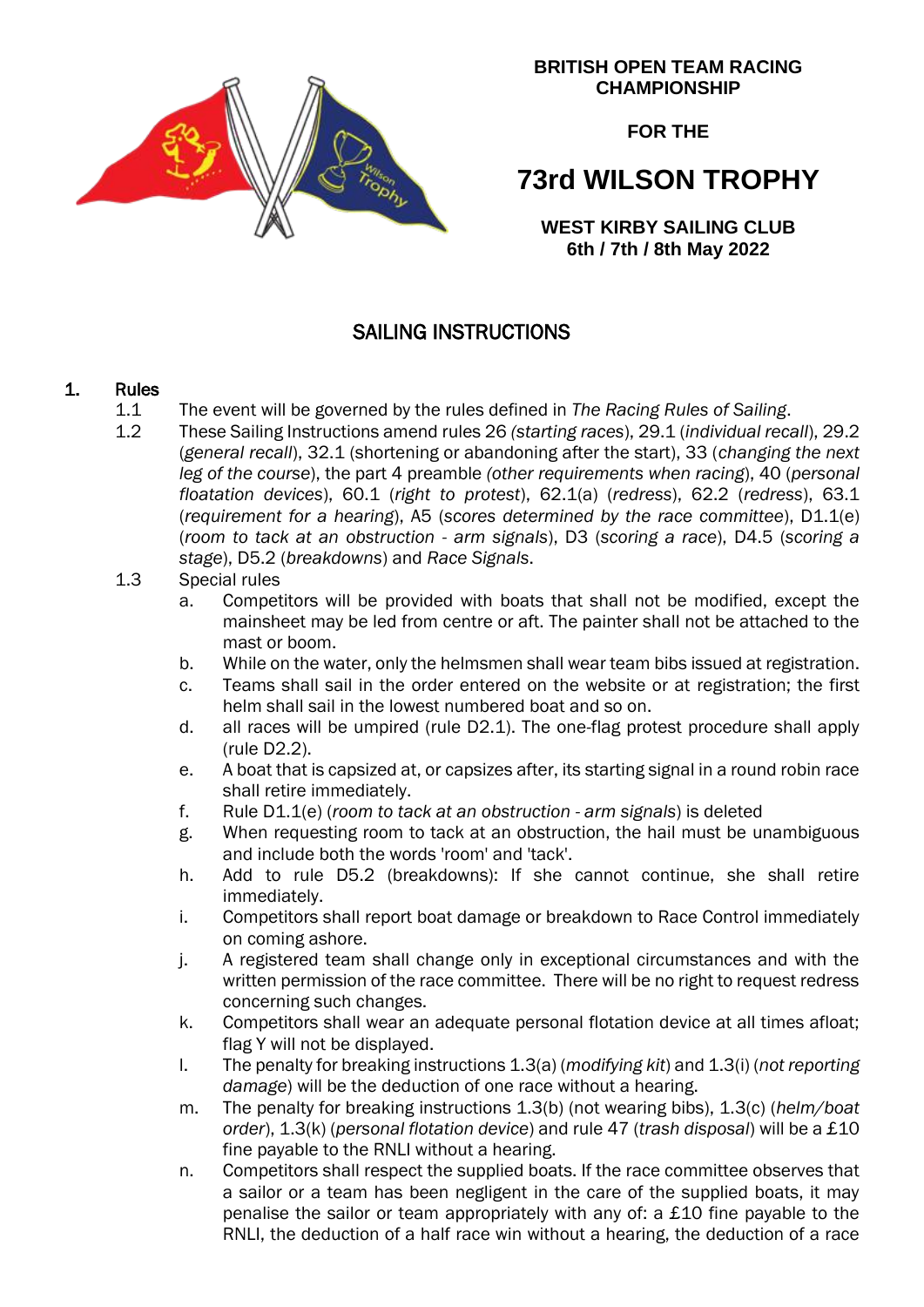win without a hearing or by making a report to the protest committee. Negligence is defined as any act not appropriate to the careful ownership of a supplied boat. Monetary penalties for any damage incurred by the negligence will be made separately.

## 2. Prescriptions

- 2.1 The national authority of the venue is the Royal Yachting Association (RYA).
- 2.2 The RYA has prescribed under rule 67 (*damages*):
	- i. Any issue of liability or claim for damages arising from an incident while a boat is bound by *The Racing Rules of Sailing* shall be subject to the jurisdiction of the courts and not considered by a protest committee.
	- ii. A boat that takes a penalty or retires does not thereby admit liability for damages or that she has broken a *rule*.

#### 3. Notices

The official notice board will be the event website [\(http://www.wilsontrophy.co.uk/competitor](http://www.wilsontrophy.co.uk/competitor-zone/)[zone/\)](http://www.wilsontrophy.co.uk/competitor-zone/). It may be replaced for some purposes by nearby display screens or boards located in the portacabin behind Race Control.

## 4. Changes to Sailing Instructions

A change will be posted at least ten minutes before the warning signal of the first of the first race to which it applies.

## 5. Signals made ashore

Signals ashore will be displayed on a flagpole by race control.

#### 6. Format

- 6.1 At 11.00 on Friday 6th May 2022, a draw will be made in the Clubhouse for the order teams will be entered into a Swiss League-type format, details of which are in Appendix 1, for the round robin.
- 6.2 A new round in the round robin will not be started after 12.45 on Sunday and a new round robin race will not be started after 13.45. The best placed teams will qualify for the finals which will be a knock-out competition. Quarter finals will be (first to score two race wins)  $1 \vee 8$  (A),  $2 \vee 7$  (B),  $3 \vee 6$  (C) and  $4 \vee 5$  (D). The semi-finals will be A  $\vee$  D and B v C. The winner of a semi-final will be the first team to score two race wins. The final will be sailed in a flight of boats determined by the Race Committee. The winner of the final will be the first team to score three race wins.
- 6.3 The team placed highest in the Swiss league will draw for boat colour within the flight. Teams will not swap boats.
- 6.4 A temporary replacement boat in a set of three may not have the same coloured hull, sail or number as the boat it replaces. Any replacement boat may not match the flight in which it is a replacement but will be obviously different from the opposing team's boats.
- 6.5 The race committee may change the format.

### 7. Racing area, courses, marks and race schedule

- 7.1 Racing will be on the West Kirby Marine Lake.
- 7.2 Teams will not be mustered. It is the competitors' responsibility to be ready to race.
- 7.3 The course will be a starboard hand 'S' course as shown in Appendix 2.
- 7.4 A start boat, buoys and a finish boat will mark the course. Boats will be at the starboard end of their lines.
- 7.5 The race committee may move marks of the course. Rule 33 (*changing the next leg of the course*) will not apply.
- 7.6 Media boats will fly a pink flag. Whether anchored or motoring, media boats are to be treated as obstructions.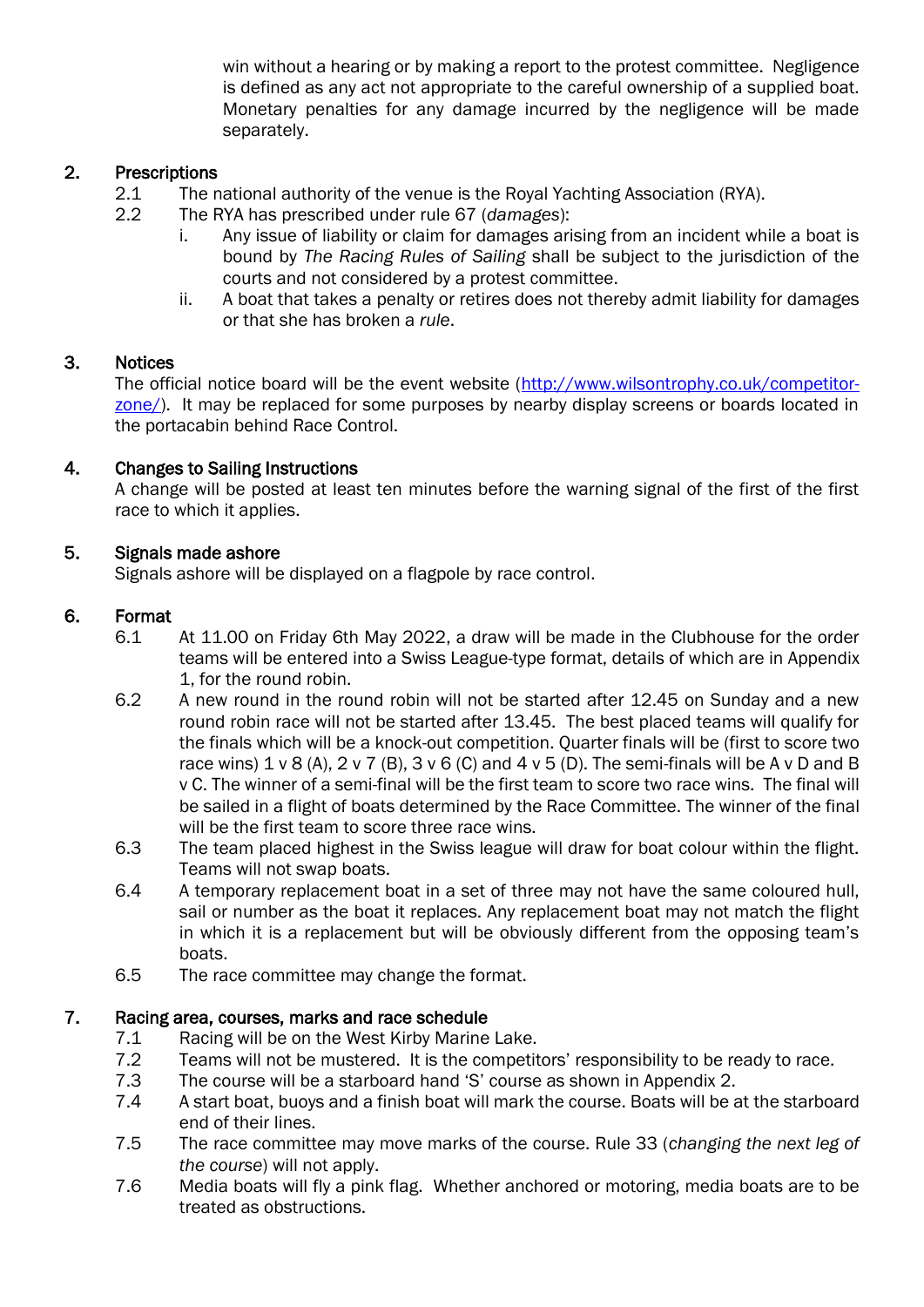## 8. Starts and finishes

- 8.1 Rule 26 (*starting races*) and related *Race Signals* will not apply.
- 8.2 In the Start sequence, audible signals will take precedence
- 8.3 The race number may be displayed on the committee boat.
- 8.4 Coloured shapes, representing the colours of the boats in the race, may be displayed on the start boat before the preparatory signal.
- 8.5 The starting sequence will be

| Signal      | Time before start | Sound   | Signal          | <b>Time</b><br>before<br>start | Sound   |
|-------------|-------------------|---------|-----------------|--------------------------------|---------|
|             |                   |         |                 |                                |         |
| Warning     | 3 minutes         | 3 long  | previous column |                                |         |
|             |                   |         |                 |                                |         |
| Preparatory | 2 minutes         | 2 long  |                 | 5 seconds                      | 1 short |
|             | 1 minute          | 1 long  |                 | 4 seconds                      | 1 short |
|             | 30 seconds        | 3 short |                 | 3 seconds                      | 1 short |
|             | 20 seconds        | 2 short |                 | 2 seconds                      | 1 short |
|             | 10 seconds        | 1 short |                 | 1 second                       | 1 short |
|             |                   |         |                 |                                |         |
| next column |                   |         | <b>Start</b>    | 0 seconds                      | 1 long  |

8.6 The starting signal of a race will normally be the warning signal for the following race.

- 8.7 Failure to hear a signal shall not be grounds for redress.
- 8.8 The start line will be between the start boat's mast and the nearby mark.
- 8.9 A digital clock may show the time to a start. If not, battens will be displayed: three between the three- and two-minute signals, two between the two- and one-minute signals, and one between the one-minute signal and the start, with a sound at each minute and the start.
- 8.10 No boat shall start more than 2 minutes after her starting signal.
- 8.11 The individual recall signal shall be displayed until all boats are completely on the prestart side of the line or its extensions, and no later than 1 minute after the starting signal.
- 8.12 A yellow flashing light may replace flag X in *Race Signals*.
- 8.13 An erroneous OCS call or the failure to hear one shall not be grounds for redress.
- 8.14 An OCS boat that has rounded the first mark shall not return to start.
- 8.15 The finish line will be between the finish boat's mast and the nearby mark.

## 9. Postponement, recalls and abandonment

- 9.1 Postponement of a race after its warning signal will be indicated only by several short sound signals. An AP flag will not be flown.
- 9.2 The race committee may abandon a race for any reason.
- 9.3 Rule 29.2 (*general recall*) will not apply.
- 9.4 The four minutes in rule 29.1 (*individual recall*) is replaced by 1 minute.

## 10. Umpiring and protests

- 10.1 The World Sailing Team Racing Call Book will apply.
- 10.2 When the race umpires together with one other umpire decide that a boat has broken rule 14 and there is damage or injury, they may penalise her team half of a race win without a hearing. The boat will be informed as soon as is practical and may request a hearing. Any penalty after a hearing will be in accordance with rule D3.1(d)(3).
- 10.3 Protest time limit for competitors is ten minutes from coming ashore.
- 10.4 A hearing may be declined if it is not relevant to progress to the next round.
- 10.5 Right of appeal is denied under rule 70.5(a).
- 10.6 There shall be no request for redress or appeal against the decisions of the Race Committee under rule D5 (*breakdowns*).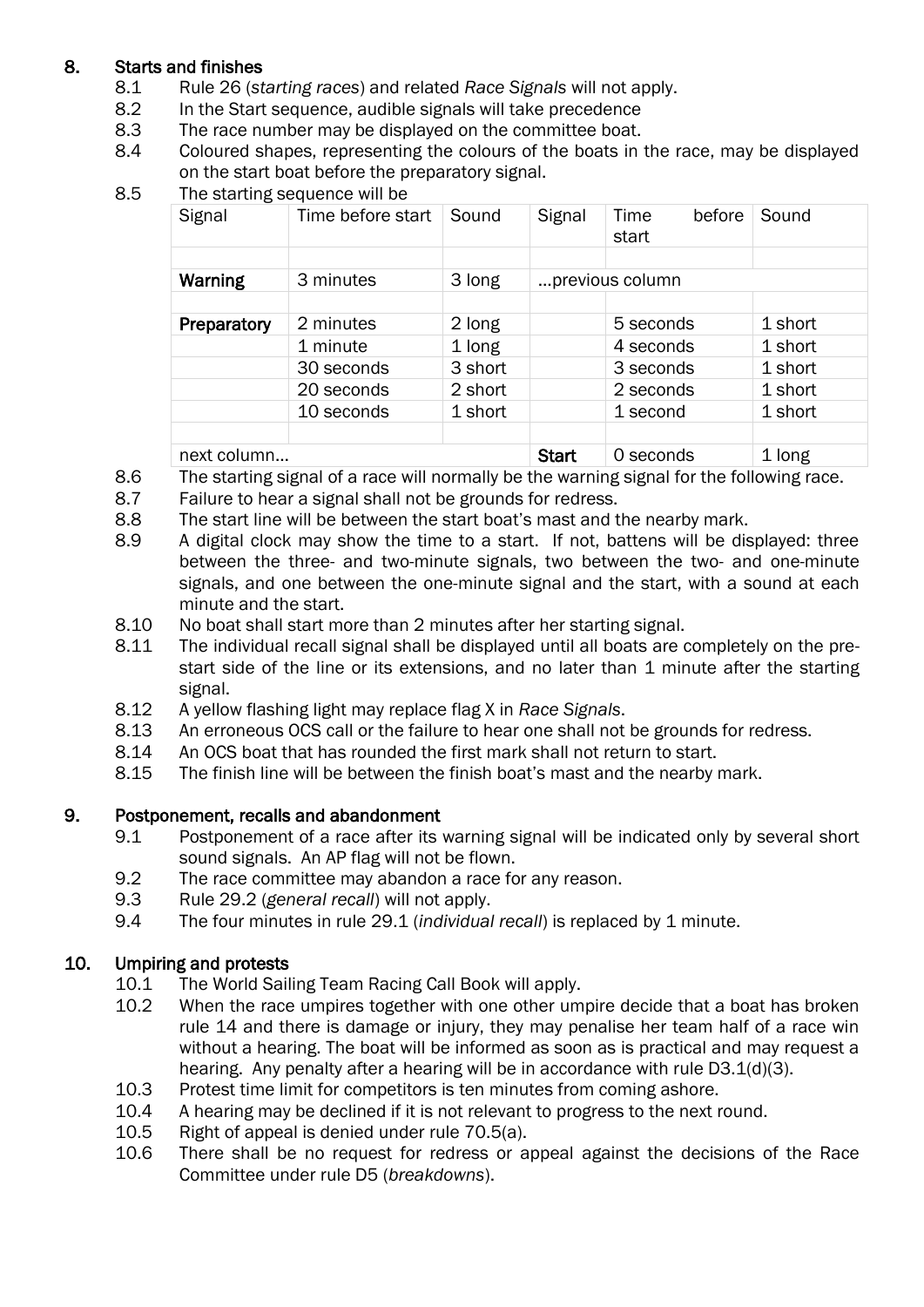## 11. Scoring

11. 1Rules D3 (*scoring a race*) and D4.3 or D4.5 (*scoring a stage*) will apply, modified by Appendix 1 (*Swiss League and tie-breakers*).

11.2 Add as 2nd sentence in RRS D3.1(b): "When a boat is scored NSC for not sailing the course, 6 points shall be added to her score; this changes RRS A5.2.

#### 12. Risk Assessment

Competitors are referred to the Notice of Race.

#### 13. Prizes

- 13.1 The winners will be awarded the Wilson Trophy.
- 13.2 The second placed team will win the Runners-up Salver.
- 13.3 The best placed team which does not qualify for the knockout part of the competition will be awarded the Wilson Plate.
- 13.4 An under 21 prize, presented by the Eric Twiname Trust, will be awarded to the best placed team with five or more members under 21 years of age on the 6th May 2022.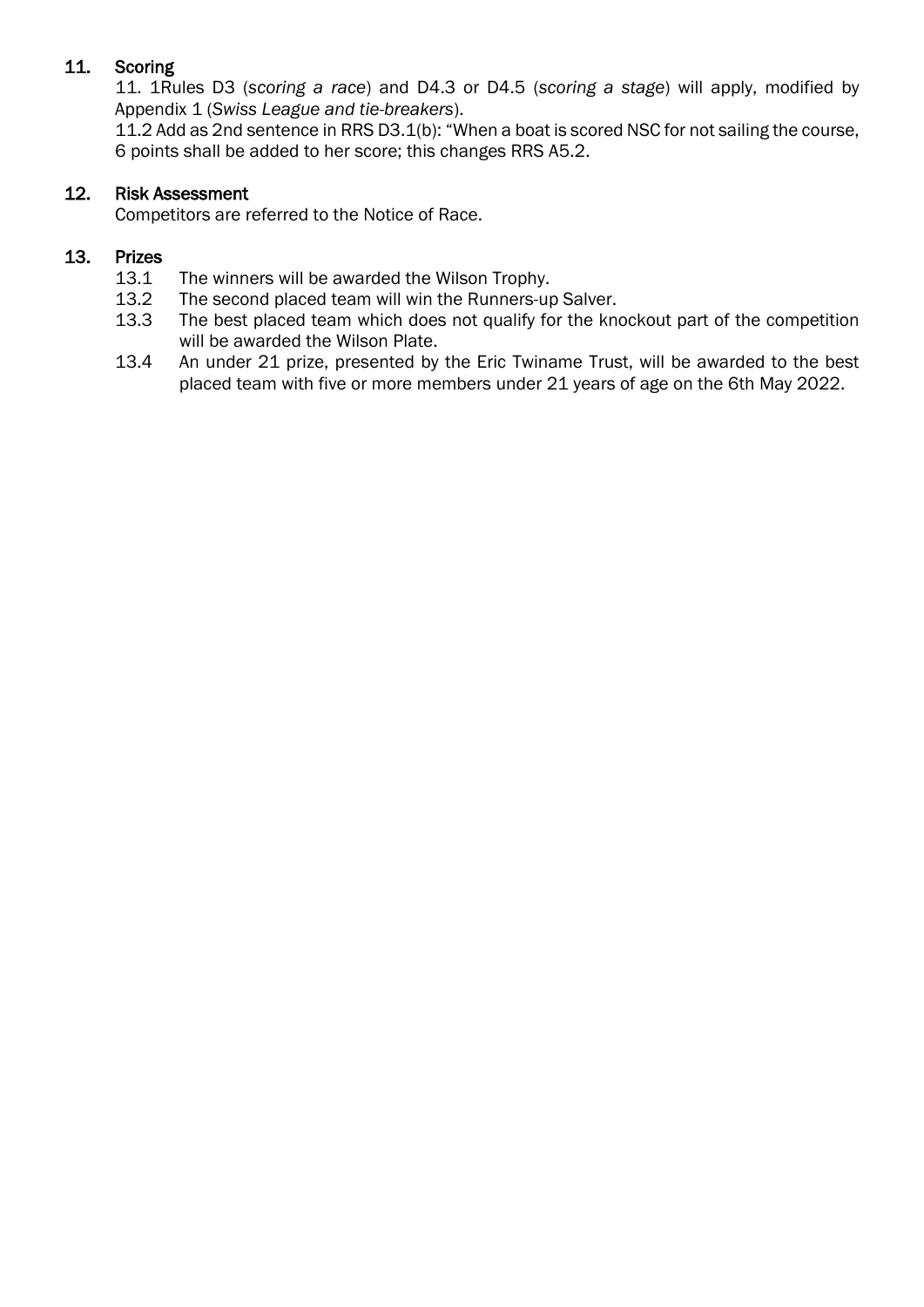# Appendix 1

## Computer-generated Swiss League

- 1. The round robin will be a computer-generated Swiss League.
- 2. A draw will determine the first round.
- 3. The second round will be using the order of the original draw, the first winner against the second winner and so on, except the first loser will sail the last loser or the last winner.
- 4. Rounds will then be scheduled at the conclusion of a round for the next round but one by ordering the teams, using the tie-breakers below, and then matching them as far as possible in order of their places (the first team will sail the second team and so on), except that teams will not be matched if they have met within eight rounds of the round being scheduled.
- 5. If the final round cannot be completed, its results will be ignored.
- 6. Races that cannot be sailed in order, or for which results are not entered or complete, will be ignored for scheduling purposes. Subsequently corrected or altered results will not affect a published schedule.
- 7. A drop-out is a team unlikely, in the opinion of the race committee, to take any further part in the event. The decision to designate a team as a drop-out will be posted, after which its races will continue to be scheduled but will not be sailed and opponents will score a win. Drop-outs will be scheduled from the first unscheduled round after dropping out, first against each other and then, where possible, against the lowest-placed team it has not met. Drop-outs may re-join the event at the discretion of the race committee whose decision will be final.
- 8. Any other missing team is a no-show and the opposing team will be given a walk-over after at least one of its boats has started and sailed for two minutes.
- 9. A resail slot is five races sailed between two rounds. They will be sailed without breaks between the preceding and the succeeding races. If there are fewer than five resails, the sequences will include blanks. The race committee will allocate the resails within a slot and they will not necessarily be in the same boats as the original race. Resails will be sailed at the end of the next available round. Race committee decisions on resails will be final.
- 10.Half-win penalties will be applied after the end of the round robin and before tie-breakers are applied. Teams carrying half-win penalties will be displayed on the league tables with an asterisk next to their numbers of wins.

## Tie-breakers

Rule D4.4 is deleted and replaced with

"Ties will be broken, in order of precedence, in favour of the team(s) that has:

- 1. if the tie is between two teams only, won the last race between them.
- 2. sailed more races against teams that have a higher place.
- 3. sailed fewer races against teams that have a lower place.
- 4. the lowest sum of the places of the teams the tied teams have beaten.
- 5. the lowest sum of the places of the teams to which the tied teams have lost.
- 6. beaten the highest-placed team the tied teams have individually beaten.